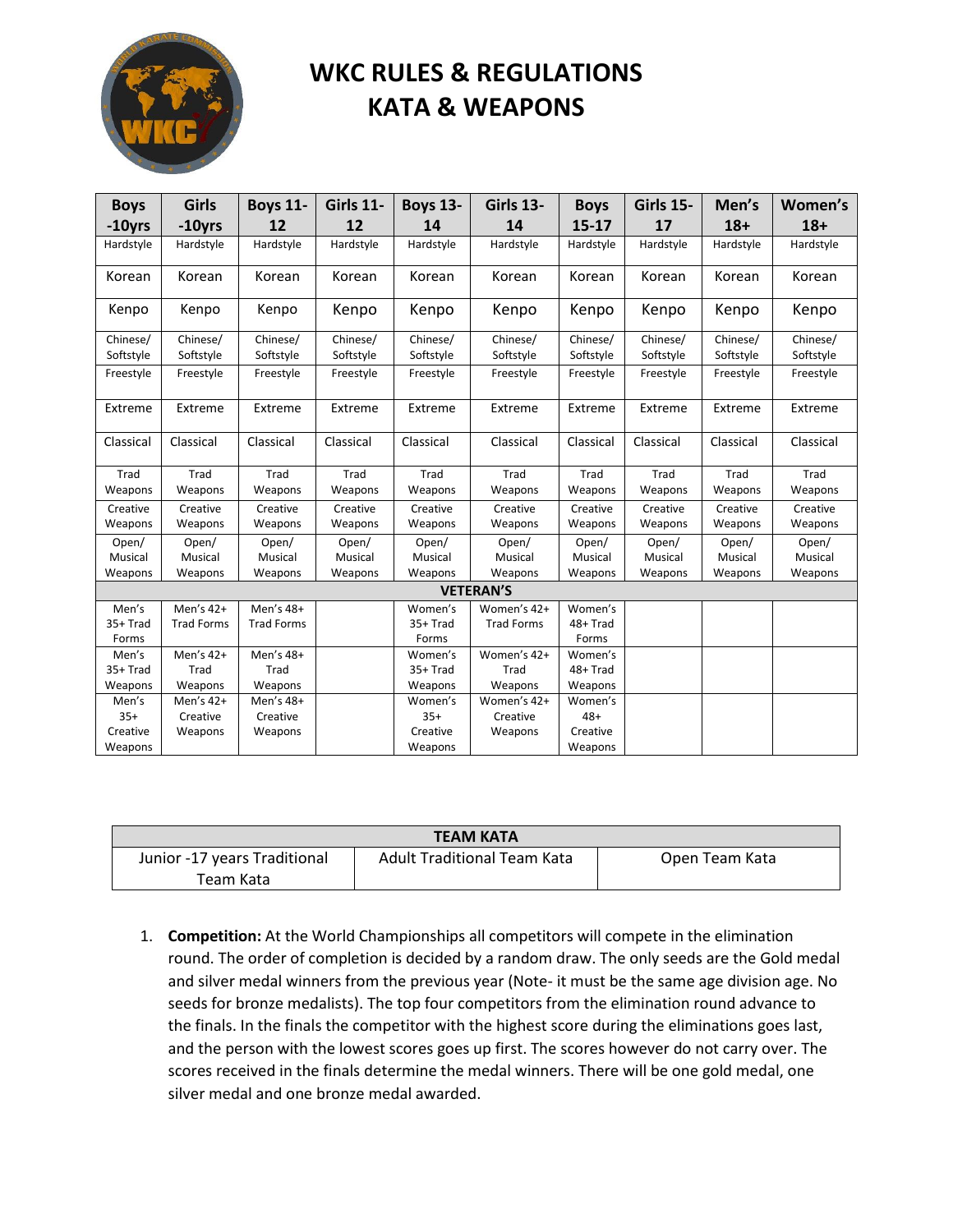2. **Judging Requirements:** Judges will review with competitors the criteria for that division before the start. Any questions about music or questionable moves will be handled before the division starts. Judges will watch all competitors before giving out scores. Since our scoring system is based on comparative scoring it is imperative that we watch all competitors before deciding our individual scores. During the championships three judges will be used. The "two maximum deviation" rule is in effect. This rule is used to limit the impact of a judge's score that is significantly different from the other judges. Once a form is finished and before the scores are shown to the competitor or spectators, the centre referee will say "Ready," then, "Check" at which point the three judges will show their scores to each other. The centre referee will look at the 3 scores to determine the middle score (e.g., a 9.92, 9.96 and 9.95 – the 9.95 is the middle score. The other two scores must be .02 from the middle score so the 9.92 must be changed to a 9.93). Other than this obligatory adjustment, judges are not allowed to change their scores. If no score is .02 higher or lower than the middle score no adjustment is made. After making any necessary change, the centre referee will say "Score" and all three judges will subsequently show their scores to the competitor, scorekeepers and the audience.

#### **3. Overview:**

- In all form divisions there is no time limit.
- There are no introductions in all forms divisions. Competitors can call out the name of the form when they enter the ring before starting, if they wish.
- In all musical divisions there will be no words allowed in the music.
- If a competitor stops his or her form, they cannot start again. If a competitor drops his or her weapon they are disqualified.
- Competitors must either wear a traditional uniform or a country team uniform. No metal jewellery should be worn. If a stud cannot come out then a band aid should cover the stud.
- Judges will inspect all weapons prior to starting a division.
- Judges will review division criteria prior to starting the event. Any protests of jewellery, uniforms, or weapons being used will be decided before the event starts in order to give competitors a chance to comply with the rules and avoid disqualification.
- In the case of a tie in the Hard Style, Soft Style, Korean and Veterans Traditional divisions, competitors must do a different form. In all weapons, freestyle and extreme divisions they may compete with the same form.
- Competitors compete in order determined by a random draw. The top two defending medalists compete last.
- 4. **Hardstyle Forms**: These forms must capture the essence of classic martial arts movements, showcasing the traditional hand and kicking techniques, stances and movement. Emphasis is placed on execution of technique, application of technique, balance, speed, power, solid stances and focus. Forms are scored solely on the above criteria. Adaptation of a form is acceptable, as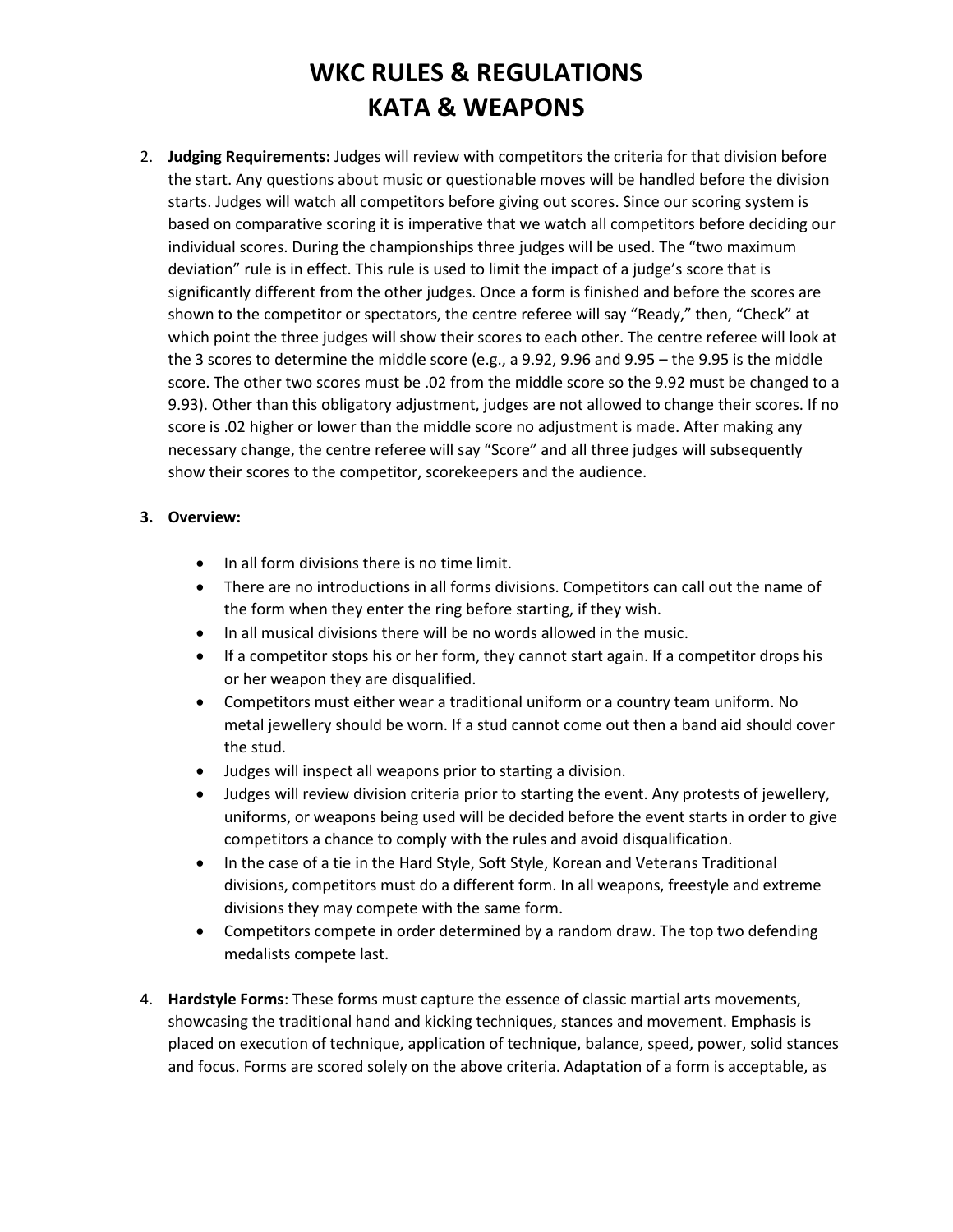long as the movements added are traditional in nature. Commentary: The WKC is a world championship. We expect to see many variations of traditional forms. As long as a competitor

only does traditional moves and not multiple kicks or spin kicking combinations, then they will be scored on the execution of the form. *\*In some Jiu-Jitsu forms there are front rolls\**

- 5. **Korean Style Forms:** These forms must capture the essence of Korean style patterns. Only traditional moves will be allowed. Adaption of traditional forms will be allowed if the moves are traditional in nature. Commentary: In this division we will see versions of Korean style patterns from ITF, WTF, Tang Soo Do and other Korean based martial arts. The height of the kick is up to the individual competitor. However, judges are looking for good technique, power and focus on all techniques. Therefore, kicks are scored on technique and not the height.
- 6. **Chinese/Softstyle Forms:** These forms must capture the essence of Chinese or soft style martial arts. The two basic arts will be kung fu and wushu, however, there other types of soft style systems. Emphasis is placed on traditional criteria of good flowing techniques that demonstrate balance, speed, focus and power. Commentary: This is not a free style division. Gymnastic type moves are permissible, provided that they are practical and within the style of wushu. *\*A traditional kung fu form may be as "hard" as a Japanese style kata. The difference is the circular techniques\**
- 7. **Freestyle Forms:** The Freestyle forms division includes contemporary martial techniques that have evolved over the past 30 years. These techniques may be added to a traditional form or the form may be devised in its entirety by the competitor. Only techniques which originated from the martial arts can be used. Spinning kicks, jump kicks, flying kicks, multiple kicks, splits and spinning hand techniques can be used. No gymnastic moves are allowed. No martial arts move originating from gymnastics can be used. Music is optional in this division. If the competitor uses music judges may take into account how well a form corresponds to the music. Competitors are scored on good solid techniques, balance, speed, power and focus. Commentary: This division is for competitors who do not want to compete in the traditional divisions, however do not perform gymnastics. At no time can a competitor be inverted more than parallel to the floor. {No aerial kicks, no kip ups}. Competitors cannot spin more than 360 degrees in the air as well. *\*No words or lyrics are allowed in the music. This is to prevent objectionable language. A Hum, chant or sound effects are allowed\**
- 8. **Extreme Forms:** The extreme division allows competitors to perform any movement whether they originate from traditional or contemporary martial arts systems or otherwise. Competitors must perform at least one technique that involves an inverted move or greater than a 360 degree spin in the air. Emphasis is still placed on the quality of execution of techniques and movements, martial arts skills, balance, speed, power, degree of difficulty and showmanship. Music must be used in this division. Judges may take into account how well a form corresponds to the music. Commentary: No stage props can be used. No weapons can be used. Competitors must keep his or her complete uniform on at all times in the ring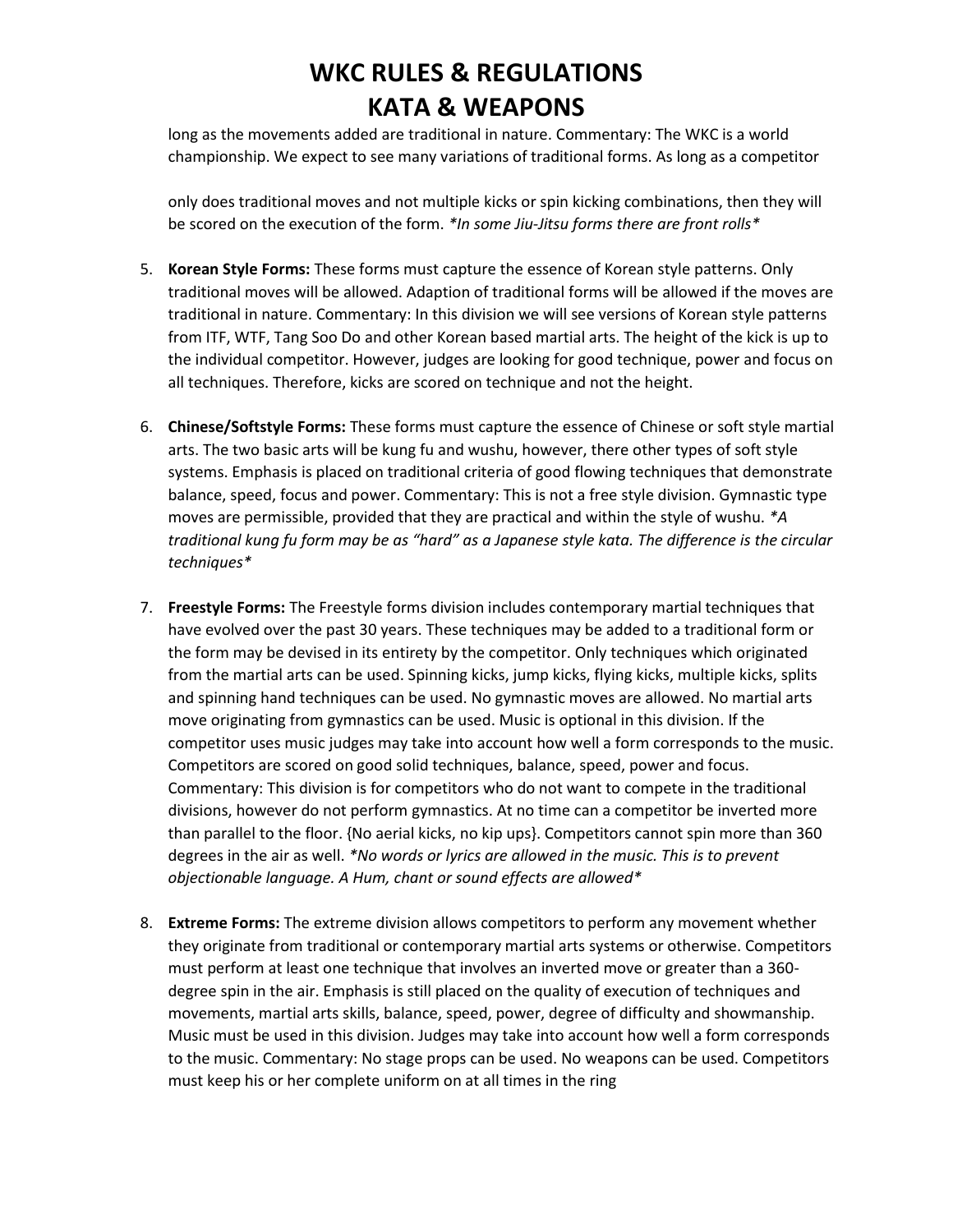9. **Veteran's Traditional Forms:** This forms division is open to any style of traditional form, be it Hard Style, Soft Style or Korean. There is no Free Style or Extreme Style form allowed.

Competitors must use only traditional techniques based upon the style they are performing. Commentary: Judges and competitors must be aware that this traditional division covers forms not only from the Japanese based systems, but also Korea and China.

- 10. **Traditional Weapons Forms:** In this division must capture the essence of classic martial arts movements and traditional techniques with a weapon. Emphasis is placed on execution of technique, application of technique, balance, speed, power, solid stances and focus. All weapons used must be of a traditional nature. {No tapered bo staffs, no plastic kamas.} Modifications to forms are acceptable as long as they only include traditional techniques. Commentary: Since the WKC is an open organization we expect to see adaptations of traditional forms. However, there will be no releases, complicated spins or throws with the weapon. No plastic weapons or skinny Bo staffs will be used. The centre judge will inspect all weapons before the division starts.
- 11. **Creative Weapons Forms:** In this division allow competitors the opportunity to include contemporary martial arts techniques that have evolved over the past 20 years. These moves include one handed spins or complicated passes of the weapon around the body for example. Competitors may use the newer light weight weapons. Competitor cannot perform releases, throws, palm spins or gymnastic moves. Competitors are judges on execution of technique, balance, speed, power, solid stances and focus. Commentary: This division allows competitors a bridge between the traditional weapons divisions and musical open weapons division. Complicated spins and pass-offs are allowed; however, competitors must still demonstrate good martial arts technique.
- 12. **Open/Musical Weapons:** In this division judges are looking for manipulation of the weapon, speed of the techniques, the degree of difficulty, showmanship, balance, power and focus. Competitors have the option to use music and can use any throw, release or gymnastic move. Judges may take into account how well the form corresponds to the music. Commentary: Even though competitors may use any type of martial arts or gymnastic movement in their form, they must still demonstrate solid basic martial arts skills.
- 13. **Traditional Team Forms:** Adults/ Juniors This division is open to Teams of 2 to 5 competitors. Competitors on the Team may be of any age or sex. The junior Team must consist of only junior competitors {17yrs & under} In the adult division a team may carry 1 junior competitor. Teams may compete with Traditional style forms. Teams may use the choice of Hard Style, Soft Style or Korean Style. All techniques and movements must capture the essence of classical martial arts. Judges are looking for synchronization, execution of technique, overall team power, balance, speed and focus. Commentary: This division is open to competitors of all ages. Teams are allowed to use various angles and staggered starts in an attempt to demonstrate creativity and showmanship.